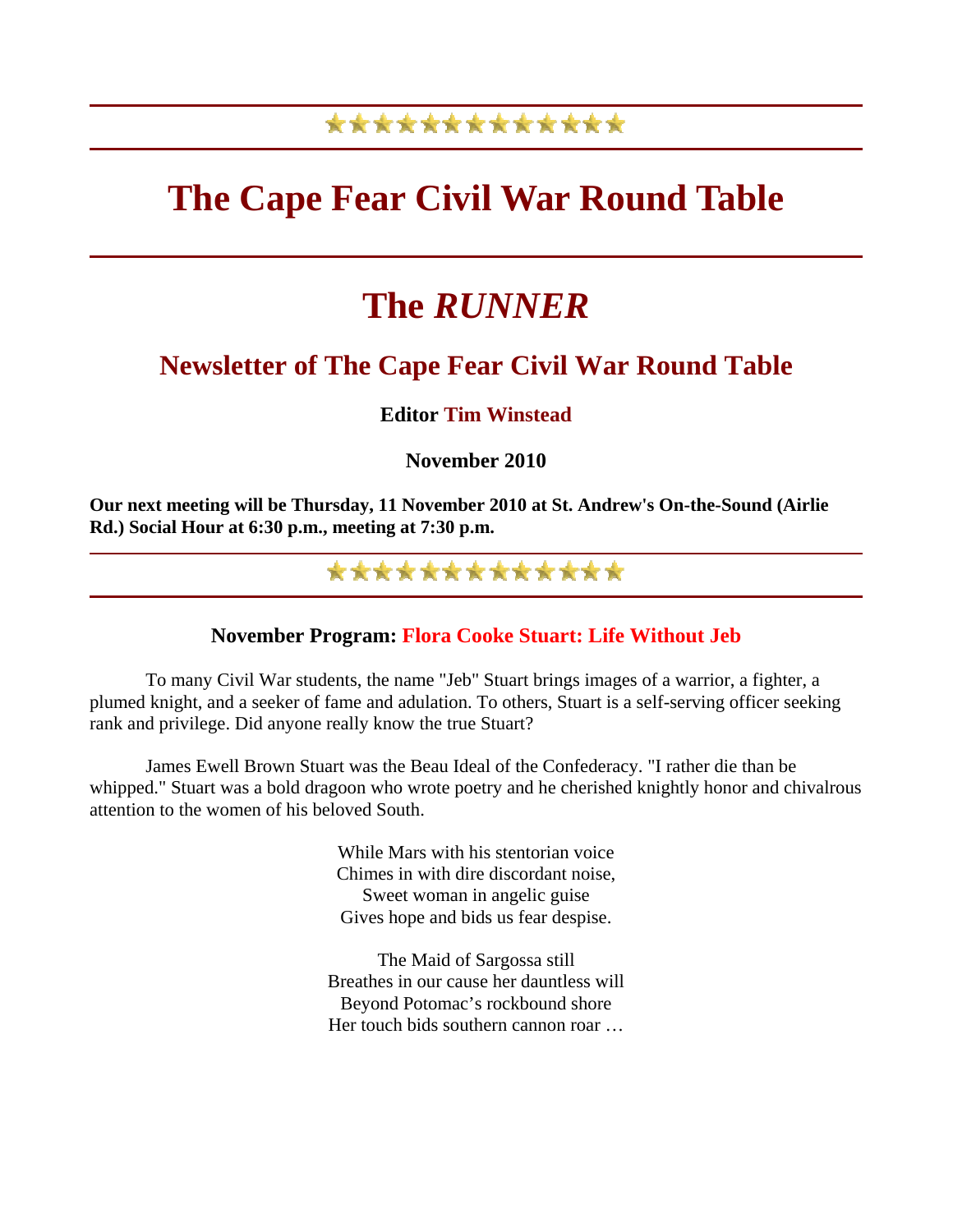

 Our speaker for November will be Tonia Smith. She will present the life of the lady who shared the events of the Civil War and preserved the *Beau Ideal's* memory after his death from wounds received at Yellow Tavern on 11 May 1864.

 Tonia "Teej' Smith, a native Tar Heel, has lived in Pinehurst for the past eighteen years. She has written articles for magazines such as *North and South, America's Civil War, and Civil War Times.* 

 In addition to her writing and research, she has presented programs on various Civil War topics to local schools and to Civil War round tables in North Carolina and Virginia. In 2009, she was one of the presenters at Longwood University's annual Civil War Seminar. She was the keynote speaker for the Stuart-Mosby Historical Society meeting in Richmond this past May where she presented a program on Flora Cooke Stuart, widow of Maj. Gen. J.E.B. Stuart

 Teej currently moderates an online Civil War discussion group. She is also the founder and past president of the Rufus Barringer Civil War Round Table in Pinehurst. She now serves on the round table's board of directors and is their program chairperson.

Flora Cooke Stuart: Life Without Jeb

 In the spring of 1855, 19 year-old Flora Cooke, daughter of Colonel, later Union Brigadier General, Philip St. George Cooke, a Virginian, and Rachel Wilt Hertzog, a Philadelphia debutante, met a dashing young cavalry officer named James Ewell Brown at Fort Leavenworth, Kansas. After a whirlwind courtship the young couple was married at Fort Riley on November 14, 1855.

 Their marriage ended eight and a half years later when Major General J.E.B. Stuart, C.S.A., was mortally wounded at Yellow Tavern on May 11, 1864. Flora would remain a widow for the next fifty-nine years. The speaker briefly will cover the Stuart marriage before discussing the challenges Flora Cooke Stuart faced in her life without Jeb.

Flora Cooke Stuart ensured his legacy was remembered.

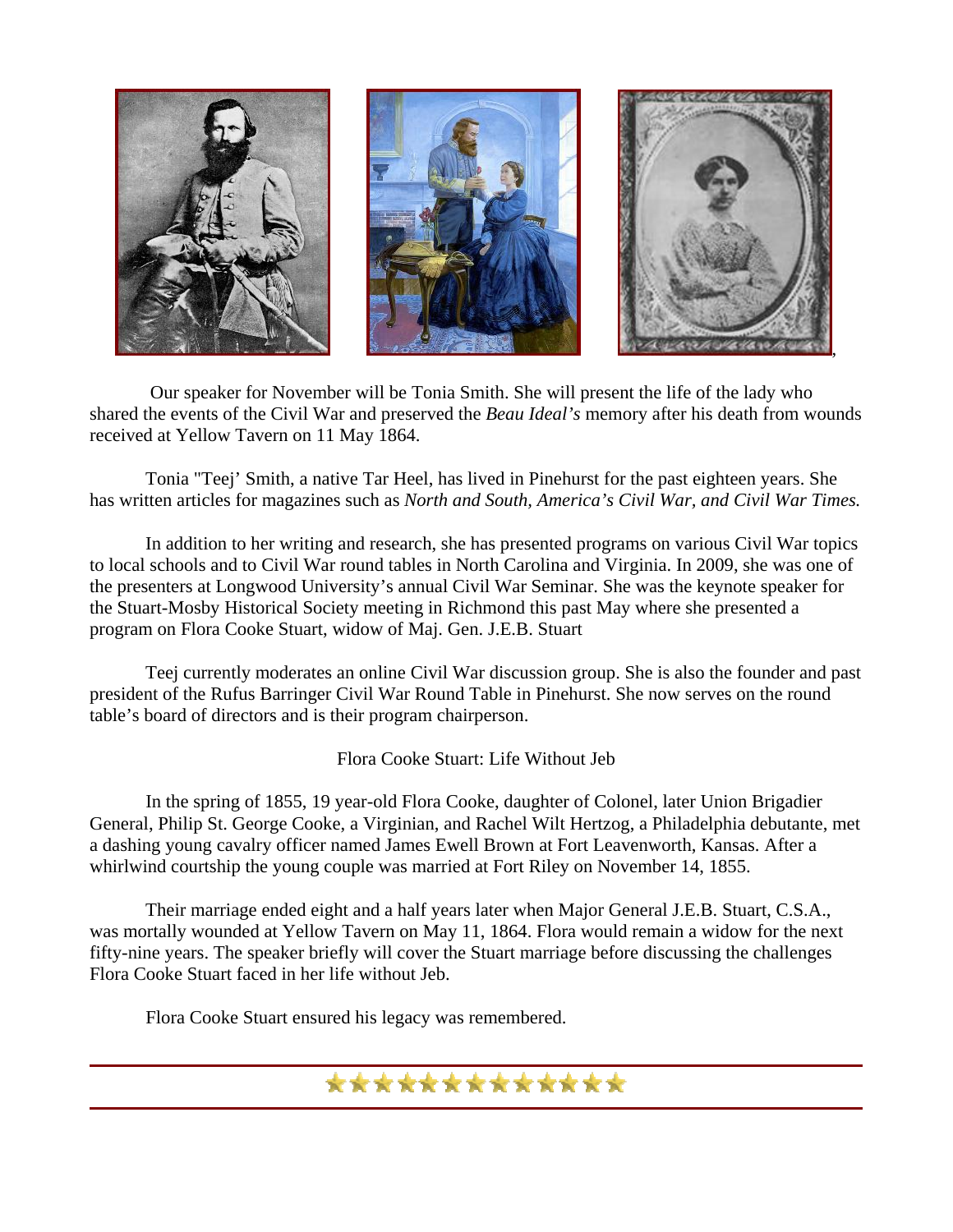#### **Raffle Winners**

 There was no raffle at the October meeting; however, the chance to add to your library returns in November.



#### **Trivia Questions**

1 - Who was the "Maid of Sargossa" and why did "Jeb" speak of her in his poem? 2 – Who wounded "Jeb" Stuart at Yellow Tavern?

3 – Who was the admirer of Jefferson Davis who made possible his retirement to Beauvoir in Biloxi?

### \*\*\*\*\*\*\*\*\*\*\*\*\*

#### **Member News**

 **Jack Travis**, "Colonel Black Jack," has been awarded a Jefferson Davis Gold Medal by the Daughters of the Confederacy for his book, *Men of God, Angels of Death*. Jack received recognition for his efforts to preserve Confederate history through the research that led to the publication of his book.

Congratulations to Jack for receiving this award.



#### **Ottumwa (Iowa) Civil War Round Table**



**L to R: Arthur, Terry, Ray, Dan, and Bruce**

 **Arthur A. McGiverin**, a member of the Ottumwa Iowa round table, visited his nephew, **Terry McGiverin**, at Wrightsville Beach. Arthur contacted **Bob Cooke** and inquired if any members of the CFCWRT would be interested in meeting at Fort Fisher and talking about our round tables.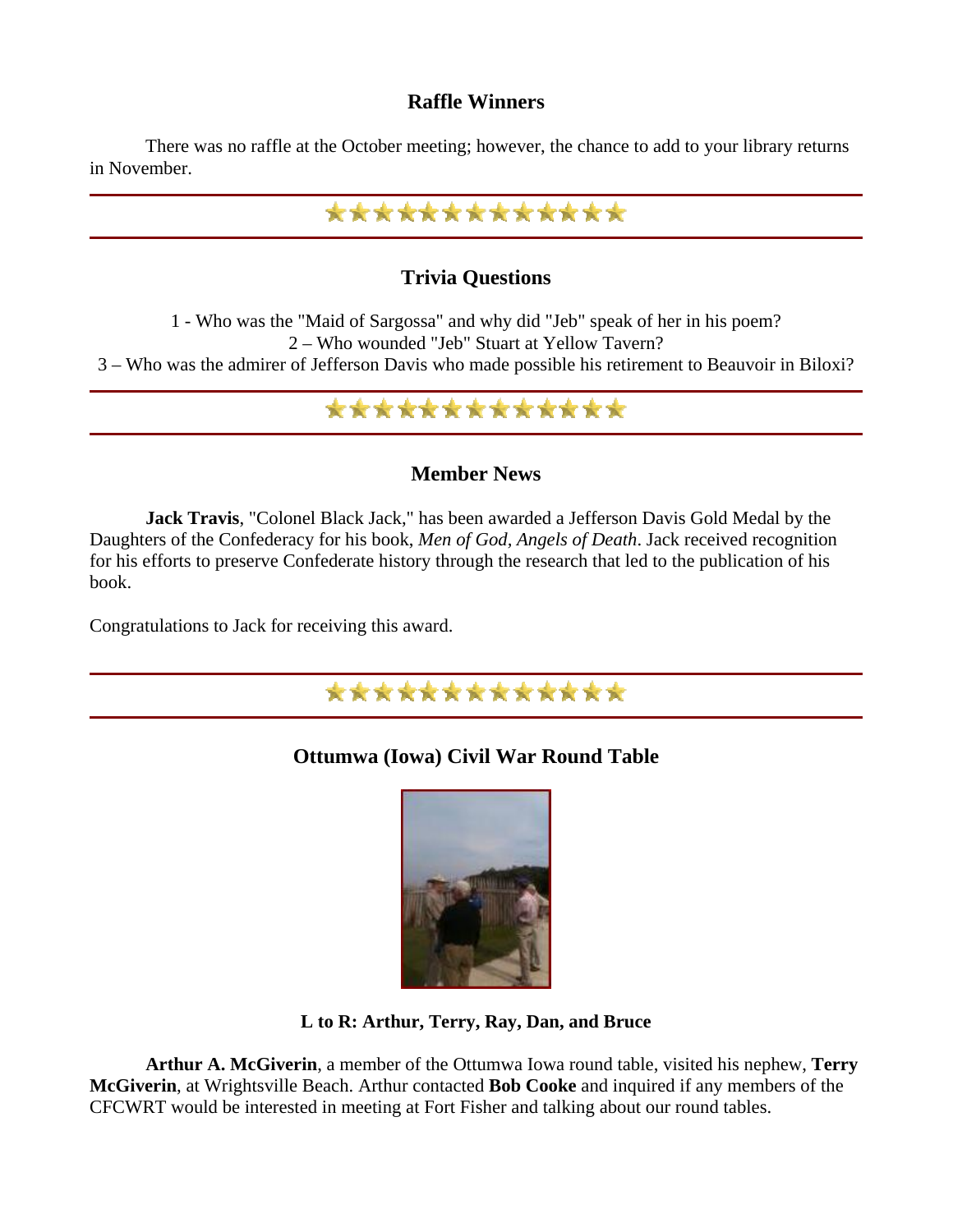On October 20, **Bruce Patterson, Dan Geddie**, and **Tim Winstead** met Arthur and Terry at Fort Fisher. **Ray Flowers** gave this group of Civil War buffs an excellent tour of the fort that included many "little known" facts about the clash on the Cape Fear. Sharing information about how each round table operated was informative and hopefully we can maintain contact between groups.

 During our conversations about the type of programs presented at the Ottumwa and Cape Fear round tables, Clint Johnson's October presentation was discussed. Clint had discussed some of the legalities that faced Lincoln and Jefferson Davis about the issue of secession. Arthur provided a very qualified answer to this question for he was a former Chief Justice of the Iowa Supreme Court. Let me know if you are interested in Arthur's answer.

### \*\*\*\*\*\*\*\*\*\*\*\*\*



#### **October Meeting**

Clint Johnson's program examined the closing days of the Civil War as related in his book, *Pursuit: The Chase, Persecution, and Surprising Release of Confederate President Jefferson Davis*. Mr. Johnson discussed the intricate ethical and legal questions faced by Abraham Lincoln, Andrew Johnson, and other high ranking Federal officials in the wake of the collapse of the Confederacy. Beginning with the only man in the Confederacy who believed the military collapse of Confederate armies began a "new phase of the struggle," Johnson revealed the strengths, weaknesses, and stubbornness that led Jefferson Davis in his odyssey that became the basis

for the "Lost Cause."

 While Lincoln and other Federal leaders may have preferred that Davis escaped capture to avoid future



contentious trials to determine the legality of secession and the guilt of high ranking Confederate leaders, Clint laid before us the facts that accompanied the capture of Davis near Irwinville, Georgia on May 10, 1865, his two year imprisonment in Fort Monroe, the legal wrangling for Davis to stand trial, and his May 13, 1867 release on bail provided by Northern citizens. Intrigue and hidden agendas dominated this phase of the history of the Civil War and its aftermath.

 In the final drama of Davis' odyssey, he never stood trial for his actions. He never had his day in court. The question of the legality of secession and the guilt of high Confederate leaders was never completely addressed.